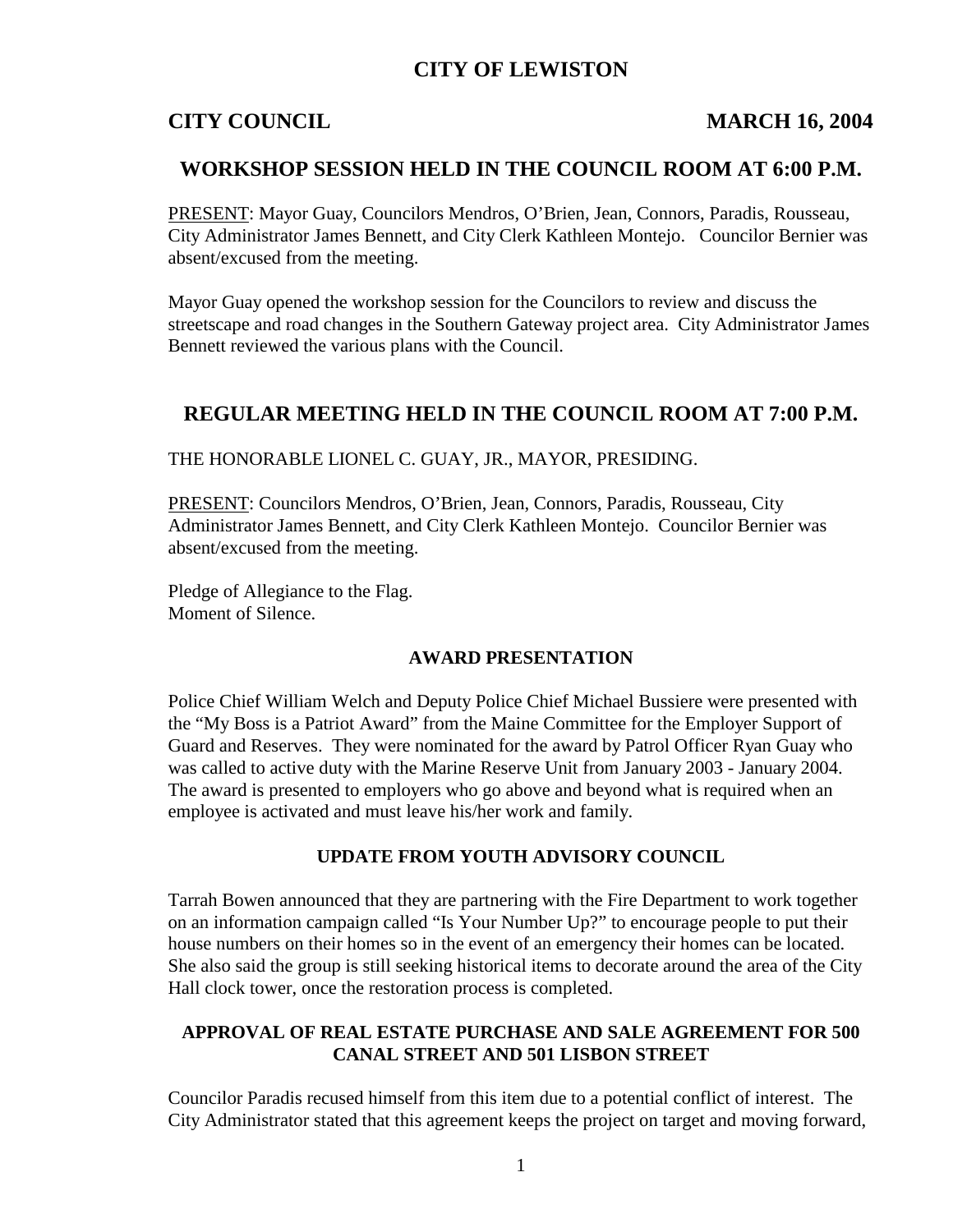and noted that agenda item number two for the purchase of 1522 Lisbon Street will be the final relocation of the business.

# **VOTE (88-2004)**

Motion by Councilor Jean , seconded by Councilor Connors:

To authorize the City Administrator to purchase the properties located at 500 Canal Street and 501 Lisbon Street for the purchase price of \$540,000.00, with the funds to purchase these properties to be allocated from the Southern Gateway Account, to approve the acquisition of the properties as defined in the Purchase and Sale Agreement, and that the City Administrator be and hereby is authorized to make, execute and deliver such deeds and other documents as he, in his discretion, may deem necessary or convenient to the accomplishment of such transaction. Passed - Vote 5-0-1 (Councilor Paradis abstained.)

## **APPROVAL OF REAL ESTATE PURCHASE AND SALE AGREEMENT FOR 1522 LISBON STREET**

Councilor Paradis recused himself from this item due to a potential conflict of interest. Councilor Jean inquired about the costs, and the City Administrator noted that one hundred seventy five thousand dollars is for the land, and this is part of the five hundred forty thousand dollars and includes the cost of constructing the new building as well. This is one of the final phases that is needed to be completed for the southern gateway area, which has generated additional interest from businesses wanting to relocate to this area.

# **VOTE (89-2004)**

Motion by Councilor Jean, seconded by Councilor Rousseau:

To authorize the City Administrator to purchase the property located at 1522 Lisbon Street for the purchase price of \$175,000.00, with the funds to purchase this property to be allocated from the Southern Gateway Account, to approve the acquisition of the properties as defined in the Purchase and Sale Agreement, and that the City Administrator be and hereby is authorized to make, execute and deliver such deeds and other documents as he, in his discretion, may deem necessary or convenient to the accomplishment of such transaction. Passed - Vote 5-0-1 (Councilor Paradis abstained.)

### **RESOLUTION OF CONDEMNATION FOR PROPERTY AT 500 CANAL STREET**

During the March 2, 2004 meeting, the following motion was postponed to this meeting, and the motion was originally moved by Councilor Jean and seconded by Councilor Connors:

To approve the Resolution of Condemnation for the property at 500 Canal Street, and to authorize the City Administrator to make, execute and deliver such related documents as he, in his discretion, may deem necessary or convenient to the accomplishment of such transaction.

Councilor Paradis recused himself from this item due to a potential conflict of interest.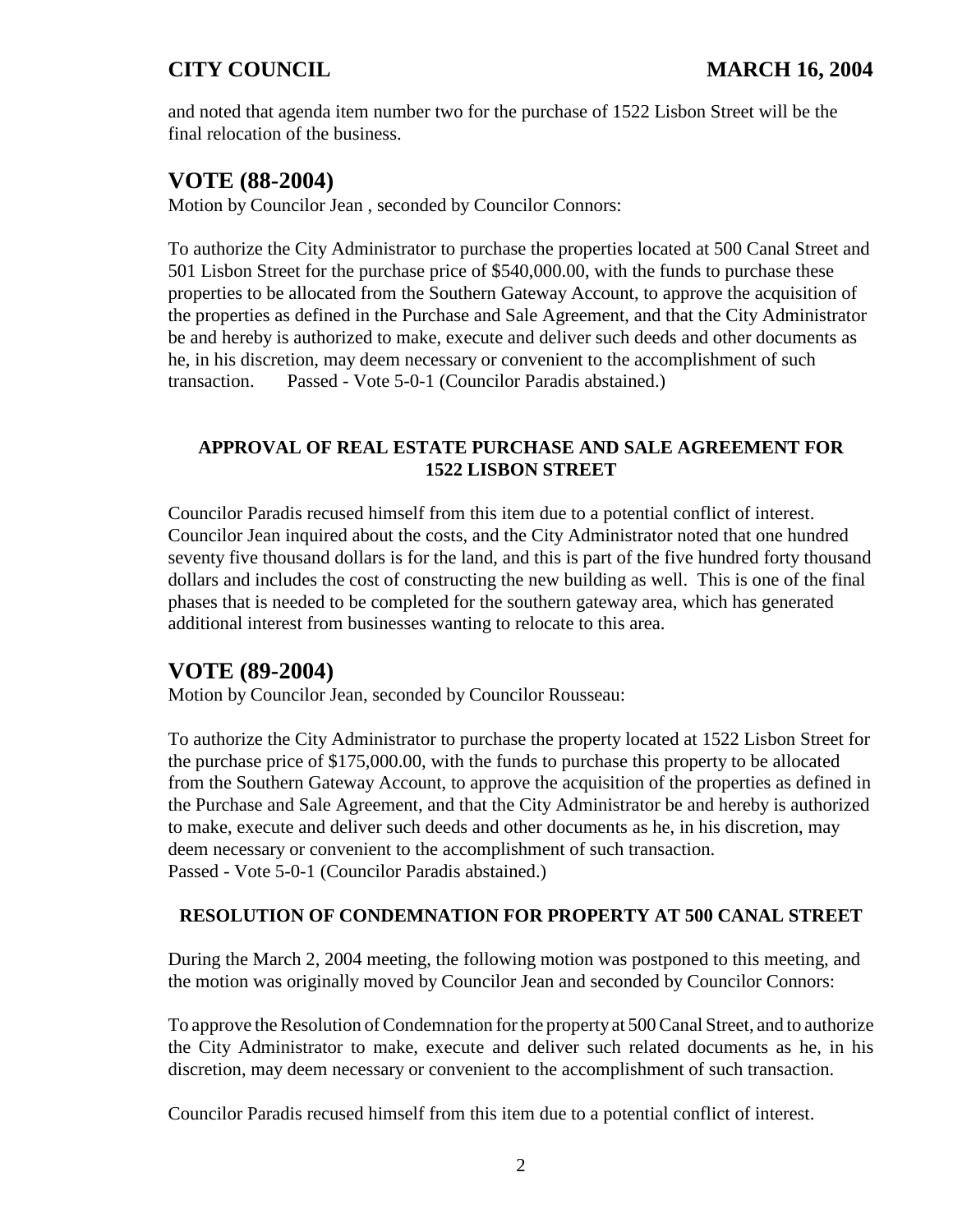This motion is now back on the floor for consideration and action. Councilors noted that in light of the passage of agenda items number one and two, this motion is no longer necessary.

# **VOTE (90-2004)**

Motion by Councilor Connors, seconded by Councilor Mendros:

To postpone this item indefinitely. Passed - Vote 5-0-1 (Councilor Paradis abstained.)

## **PUBLIC HEARING AND FIRST PASSAGE FOR LAND USE CODE AMENDMENTS FOR LOCATIONAL CRITERIA FOR ADULT BUSINESS ESTABLISHMENTS**

During the March 2, 2004 meeting, the following motion was postponed to this meeting, and the original motion was moved by Councilor Jean and seconded by Councilor Paradis:

That the proposed amendments to Appendix A, Article XII "Performance Standards", Section 9, "Adult amusement and business establishments", of the City Zoning and Land Use Code, concerning the locational criteria of adult business establishments in the Centreville district, receive first passage by a roll call vote and that the public hearing for said ordinance be continued to the meeting of March 16, 2004 for final passage.

This item is now back on the floor for consideration and action. Mayor Guay opened the public hearing to receive citizen input and comment. No members of the public spoke for or against this issue. Mayor Guay then closed the hearing.

# **VOTE (91-2004)**

Motion by Councilor Jean, seconded by Councilor O'Brien:

To strike out the words March 16, 2004 and to insert the words April 6, 2004. Passed - Vote 6-0

Councilor Paradis reminded the Council this issue was discussed during the joint Planning Board/Council workshop in January, and this change is a tool that can be changed later if needed, but is something to work with as a foundation. Councilor Mendros feels this is a prohibition against a place with dancing. Councilor Rousseau noted this change is a starting point so the moratorium can be lifted.

# **VOTE (92-2004)**

Motion by Councilor Jean, seconded by Councilor Paradis:

That the proposed amendments to Appendix A, Article XII "Performance Standards", Section 9, "Adult amusement and business establishments", of the City Zoning and Land Use Code, concerning the locational criteria of adult business establishments in the Centreville district, receive first passage by a roll call vote and that the public hearing for said ordinance be continued to the meeting of April 6, 2004 for final passage. Passed - Vote 4-2 (Councilors Mendros and Connors opposed.)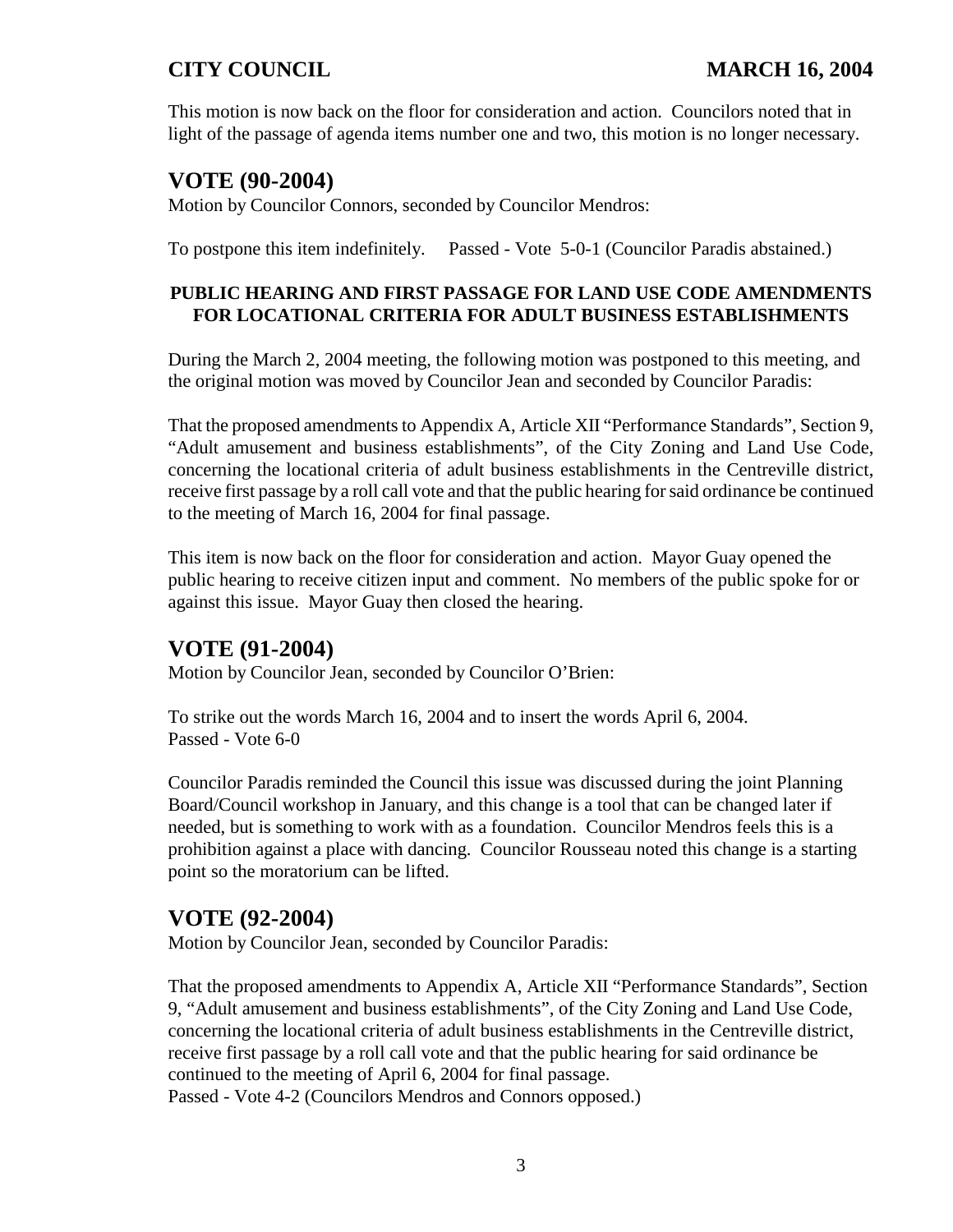### **PUBLIC HEARING AND FINAL PASSAGE FOR LAND USE CODE AMENDMENTS REGARDING DEFINITIONS OF ADULT BUSINESS ESTABLISHMENTS**

Mayor Guay opened the public hearing to receive citizen input and comment. No members of the public spoke for or against this issue. Mayor Guay then closed the hearing.

# **VOTE (93-2004)**

Motion by Councilor Jean, seconded by Councilor Paradis:

That the proposed amendment to Appendix A, Article II "Definitions", of the City Zoning and Land Use Code, concerning definitions of adult business establishments and eating and drinking establishments, receive final passage by a roll call vote. Passed - Vote 6-0

## **PUBLIC HEARING AND FINAL PASSAGE FOR LAND USE CODE AMENDMENTS TO PROHIBIT ADULT BUSINESS ESTABLISHMENTS AND ADULT AMUSEMENT ESTABLISHMENTS IN CERTAIN ZONES**

Mayor Guay opened the public hearing to receive citizen input and comment. No members of the public spoke for or against this issue. Mayor Guay then closed the hearing.

# **VOTE (94-2004)**

Motion by Councilor Jean, seconded by Councilor Paradis:

That the proposed amendments to Appendix A, Article XI "District Regulations", Section 13, "Centreville District" and Section 16. "Urban Enterprise District", of the City Zoning and Land Use Code, concerning the prohibition of adult business establishments and adult amusement establishments, receive final passage by a roll call vote. Passed - Vote 5-1 (Councilor Mendros opposed.)

### **PUBLIC HEARING AND FINAL PASSAGE FOR LAND USE CODE AMENDMENTS REGARDING OFF PREMISE SIGNS**

Mayor Guay opened the public hearing to receive citizen input and comment. No members of the public spoke for or against this issue. Mayor Guay then closed the hearing.

# **VOTE (95-2004)**

Motion by Councilor Connors, seconded by Councilor Jean:

That the proposed amendments to Appendix A, Article XII "Performance Standards", Section 16, "Signs", of the City Zoning and Land Use Code, to allow ground signs on an adjacent, offpremise easement, receive final passage by a roll call vote. Passed - Vote 6-0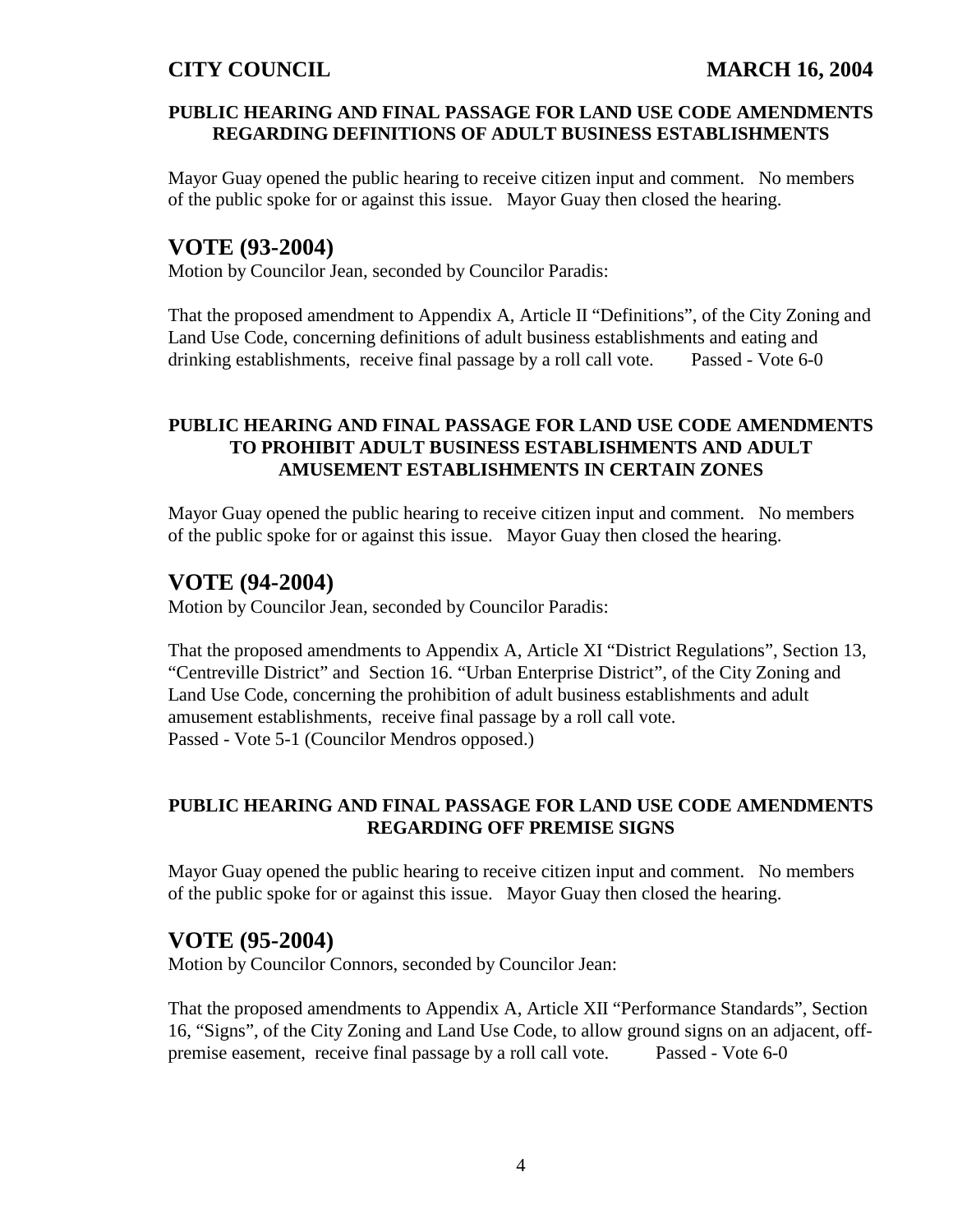### **PUBLIC HEARING AND FIRST PASSAGE ON CODE AMENDMENTS FOR PEDDLERS PERMITS**

It was noted that this information is still being reviewed by departments and this item should be moved to the next Council meeting for discussion and review.

## **VOTE (96-2004)**

Motion by Councilor Paradis, seconded by Councilor Mendros:

To continue the public hearing for this issue to the Council meeting of April 6, 2004. Passed - Vote 6-0

### **PUBLIC HEARING AND FINAL PASSAGE FOR CONDITIONAL REZONING OF PROPERTIES AT 121 EAST AVENUE AND 6 AND 8 MALO STREET**

The City Administrator stated that the conditional rezoning is the first step in this process, and then a feasibility study would be done by the applicant. He noted that this is an appropriate use for rezoning and said a restaurant with liquor license is an accessory use to a hotel. Deputy Development Director Lincoln Jeffers said this parcel is split zoned and this amendment is to add two extra uses - hotel and restaurant. He noted there have been numerous neighborhood meetings and said the hotel would be located where the Guest House is now and the restaurant would be either in the hotel or a separate building on East Avenue. Councilor Connors inquired about traffic patterns and property access. Councilor Rousseau said he would like to see the restaurant located inside the hotel.

Mayor Guay opened the public hearing to receive citizen input and comment. Gregory Cunningham, Esq. stated that he is the attorney for Floyd and Kathy Jenkins of 111 East Avenue and they did not receive a notice of this meeting as an abutter, as required by state law. Councilor Paradis mentioned that three neighborhood meetings and two Planning Board public hearings were held previously and notices were distributed for these meetings as well. Staff stated that Mr. and Mrs. Jenkins did receive notices and were in attendance at least one Planning Board meeting. Mr. Cunningham stated the Jenkins are opposed to the rezoning, citing a violation of state statutes, noting that under state law, a proposed rezoning must be consistent with the current zones and he said the uses in the Neighborhood Conservation A zone must be consistent with uses in the current zone. He said that going from an eight room lodging unit to a 120 room hotel is not consistent or similar, and therefore should not be permitted. Attorney Cunningham noted that his client's property is surrounded by the property that is proposed for development and he is asking for full information from the developer regarding a full disclosure of all proposed development before the rezoning is approved. He noted that the Council is about to approve a change to the zoning to allow a hotel in this area, but the developer has not done a feasibility study yet to know if a hotel would even work in this area, not to mention the undetermined issue of a restaurant which may be located within the hotel building or as a separate building on the property. He asked that the developer present a complete plan, rather than just a concept which is what is currently being presented.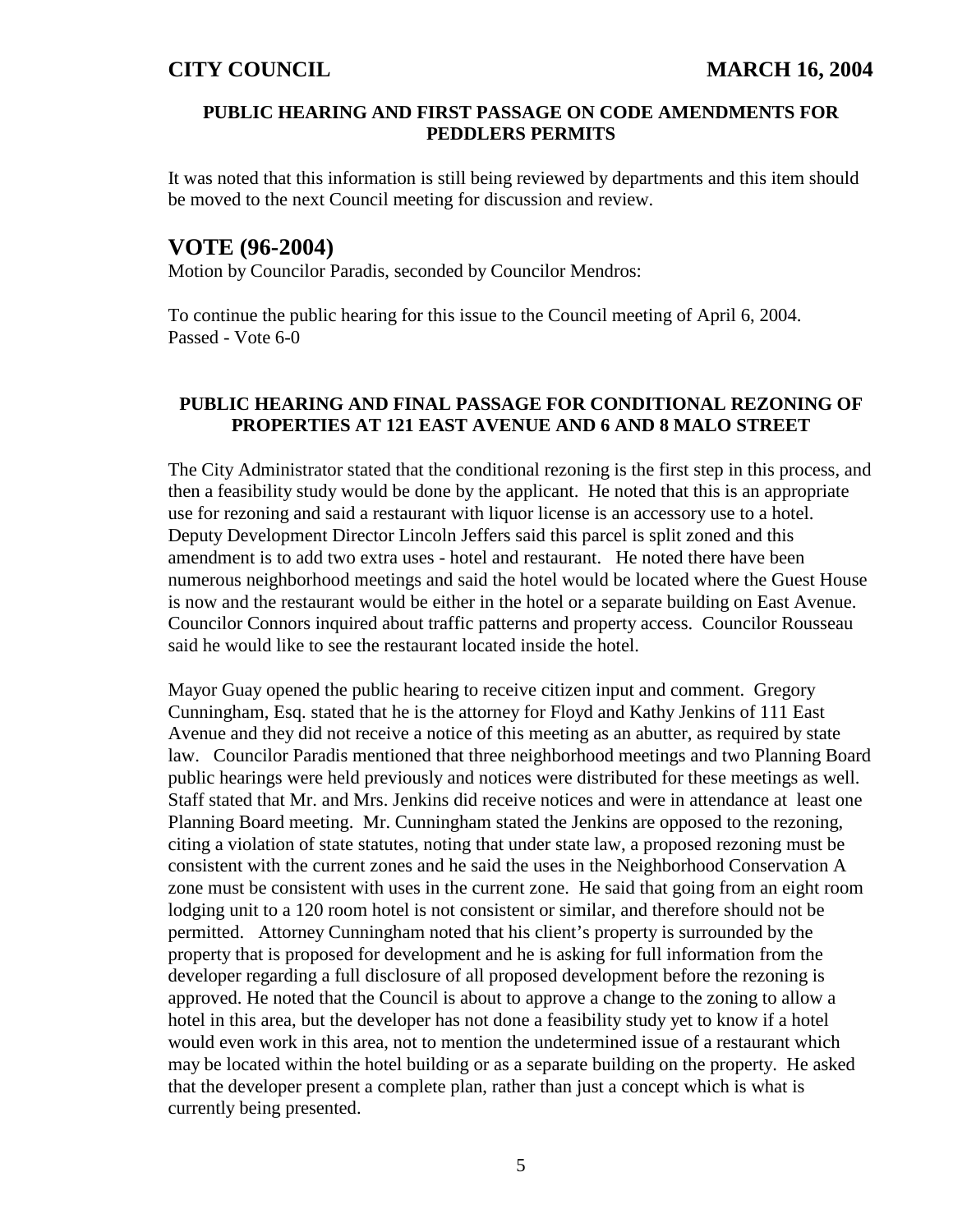The Mayor then invited members of the public to speak.

Leo Baillargeon, 29 Pearl Street - He is an abutter and opposed to the project, noting that he has lived next door to the applicants for over twenty years and that many projects are not completed and create an eyesore for the neighborhood, such as incomplete foundations with no buildings on top, much debris in the yard and projects that do not match the original plan. He requested that if the Council does approve this, that requirements are in place for landscaping and screening of the project from the neighbors.

Arthur Greiner, 21 Malo Street - Stated this area is a nice neighborhood and this hotel would disrupt the neighborhood, mentioned concerns for public safety with many children in area and the increased traffic. He also said he has experience with the applicant for not following through with projects and having half completed projects that create a mess.

Roger Plourde, 45 Pearl Street - Asked that Council not approve the rezoning, saying that it is an unorganized plan with no confirmed funding, no architect drawings, etc. Too many unknowns and the Council should see a solid plan before approving the rezoning.

Ken Wagner, 21 Pearl Street - Expressed concerns with safety in the neighborhood if the hotel is built and the increased vehicles, mentioned there are daycares in the area. He said that at a recent neighborhood meeting, fifty percent of the neighbors were opposed to the project, and he also expressed concerns that no specific details are being provided prior to the change in zoning.

Pamela Morin, resident of Sabattus - Spoke in support of development, noting that many of the family and friends of the Maineiacs players who come to visit must stay in Portland due to lack of hotel space in the area. She said that East Avenue is not a quite neighborhood currently, noting the traffic, the high school, sporting events and so forth.

Diane Dubois, 71 East Avenue - She lives in the neighborhood and owns a business in the neighborhood, and is in support of this project, saying that East Avenue has been growing for years and this is the natural next phase, she said she is excited about the new development.

Mayor Guay then closed the hearing. Councilor Rousseau expressed concerns about whether the proper notifications were done for the neighborhood.

# **VOTE (97-2004)**

Motion by Councilor Rousseau, seconded by Councilor Connors:

To postpone this item to the next Council meeting. Failed - Vote 2-5 (Councilors Connors and Rousseau in favor, others opposed.)

The City Administrator noted that there are a few factors for the Council to consider when making this determination. The applicant's may not have the financial resources to have a comprehensive detailed plan created, unless the property is sold for development. The Council has the right to require project specifics before approving the rezoning, but it is not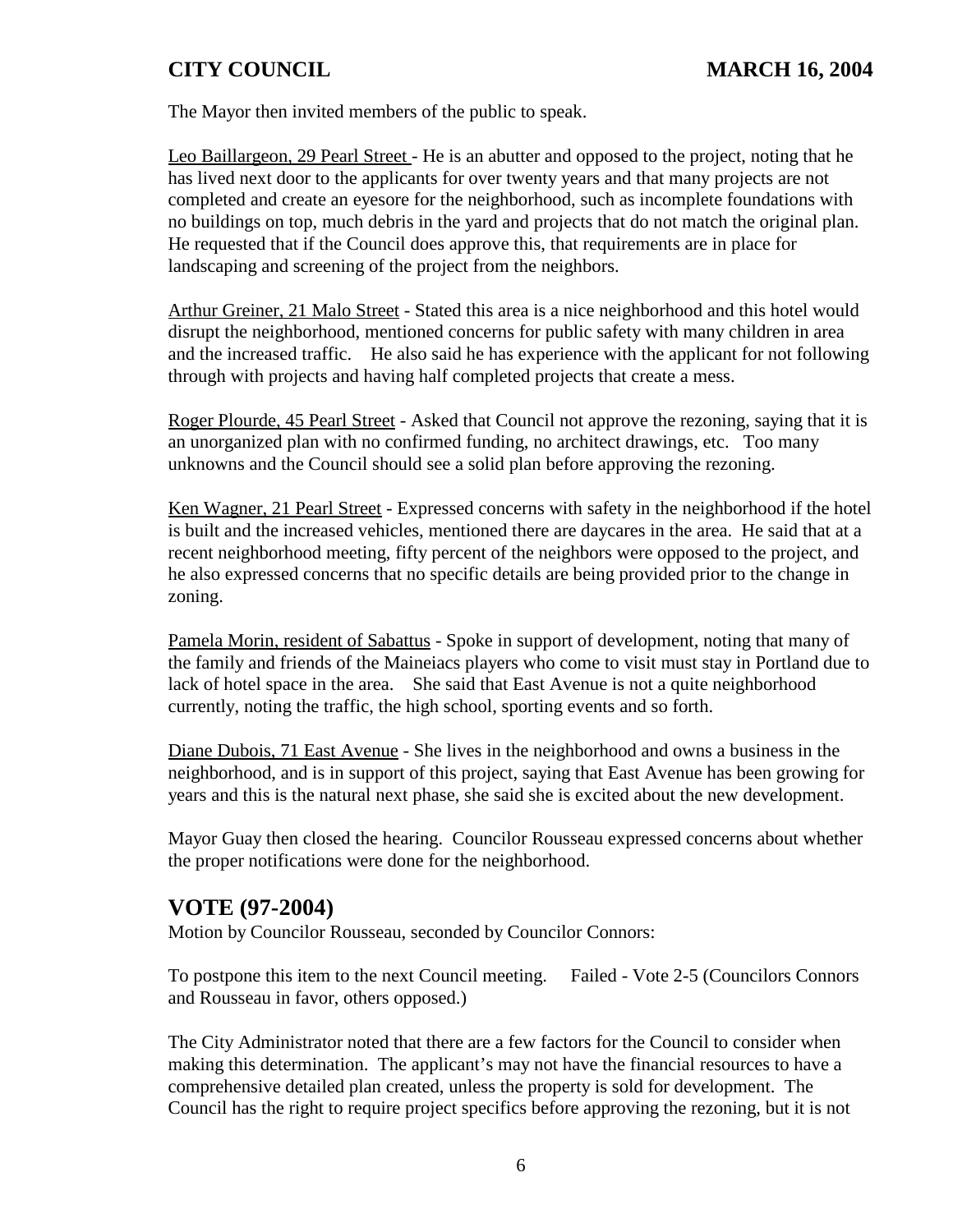necessary. The only question before the Council now is a policy issue - would this section of the City be suitable to have a hotel located in this area? There is commercial activity currently in the neighborhood now. The Council also needs to determine if the use of a hotel is consistent with the other types of activities that are currently allowed in the existing zone, and the city staff feels it is. Regarding the notice requirement, the city staff did complete the proper notice requirements are required by state statutes, so this is a non-issue. Councilor Rousseau expressed his concerns about wanting to be sure that both the rights of the applicant and the rights of the abutters are protected. Councilor Paradis reminded the Council that they have approved rezoning requests in the past without asking for a full business plan in advance, such as Shaw's Supermarket, Butler Brothers, and Walmart to name a few. He said that the City needs more of a tax base for the community and cautioned about too many locations with an outlook of "not in my backyard", then there would be no place for development to occur. He noted that everyone needs to work together to make this work. Councilor Mendros did comment about the restaurant piece, saying that it would make a large difference in impact if it is within the hotel building as opposed to a separate building.

# **VOTE (98-2004)**

Motion by Councilor Mendros, seconded by Councilor Rousseau:

To insert the following amendment: To establish a thirty six month time frame if the hotel is not built, then the zoning reverts back to the original zone, and to require that the restaurant or any eating and drinking establishment be located within the main structure of the hotel, and not be a separate building. Passed - Vote 4-2 (Councilors Jean and Connors opposed)

# **VOTE (99-2004)**

Motion by Councilor Jean, seconded by Councilor O'Brien:

To approve final passage of the amendment to the Zoning and Land Use Code and Map to conditionally rezone the properties at 121 East Avenue and 6 and 8 Malo Street, from the Office Residential (OR) District and Neighborhood Conservation "A", (NCA) to the Community Business (CB) District, subject to a conditional agreement, and to establish a thirty six month time frame if the hotel is not built, then the zoning reverts back to the original zone, and to require that the restaurant or any eating and drinking establishment be located within the main structure of the hotel, and not be a separate building. Passed - Vote 6-0

### **PUBLIC HEARING ON LIQUOR LICENSE APPLICATION FOR BARNIE'S PLACE, 1065 SABATTUS STREET**

Mayor Guay opened the public hearing to receive citizen input and comment. No members of the public spoke for or against this issue. Mayor Guay then closed the hearing.

# **VOTE (100-2004)**

Motion by Councilor O'Brien, seconded by Councilor Jean:

To authorize the City Clerk's Office to approve the applications for a liquor license and special amusement permit for dancing and entertainment for Barnie's Place, 1065 Sabattus Street. Passed - Vote 6-0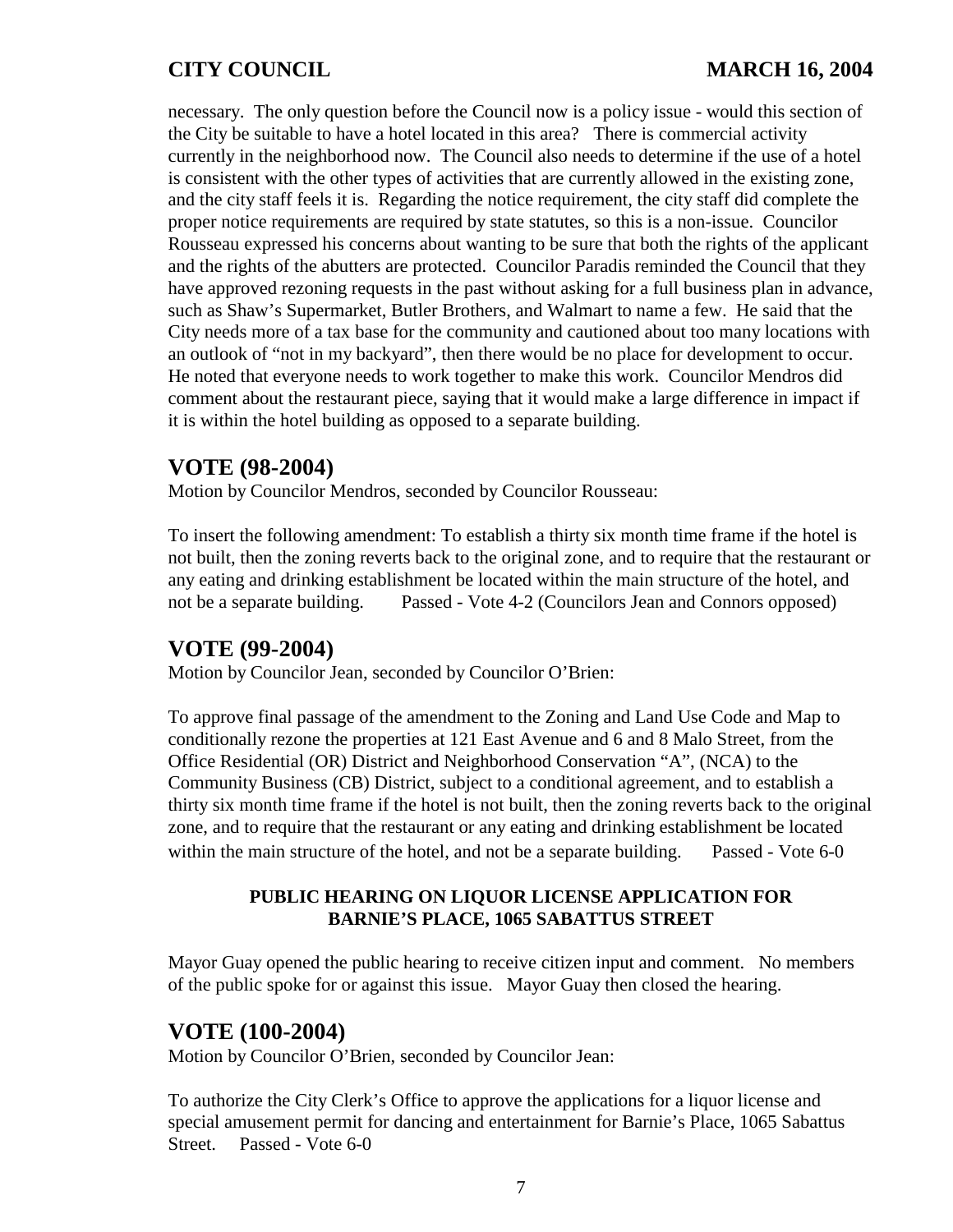### **PUBLIC HEARING FOR THE FISCAL YEAR 2005 CAPITAL IMPROVEMENT PROGRAM**

City Administrator James Bennett presented the recommendations for the FY2005 Capital Improvement Program budget. Mayor Guay opened the public hearing to receive citizen input and comment. No members of the public spoke for or against this issue. Mayor Guay then closed the hearing. Mr. Bennett noted the CIP is a planning document, not a funding document and funding for the projects need to be integrated into the FY05 budget. A total of \$1,816,513 in capital projects is included in the CIP. The City Administrator then discussed the impact that the MMA Tax Reform vote scheduled for June will have, as well as the impact that November's vote on the Tax Cap proposed by the Maine Taxpayer's Action Network/Carol Palesky will have on the City budget. He then outlined the recommended projects of road project funding and the water and sewer recommendations for projects. Mr. Bennett concluded by outlining the funding sources such as city bonds, city operating budget, CDBG funds, federal and state money, sewer bond, sewer operating budget, water bond and water operating budget.

### **PUBLIC HEARING ON A \$300,000 BOND ISSUE FOR A GUARANTEE BOND TO THE LEWISTON DEVELOPMENT CORPORATION**

Mayor Guay opened the public hearing to receive citizen input and comment. No members of the public spoke for or against this issue. Mayor Guay then closed the hearing.

# **VOTE (101-2004)**

Motion by Councilor Jean, seconded by Councilor Rousseau:

To conduct a Public Hearing to receive citizen input, and to approve the attached Order to finance a guarantee bond for the Community Facility Corporation, to the Lewiston Development Corporation, through a bond issue in the amount of \$300,000:

ORDERED, That the Finance Director is authorized to issue bonds in a principal amount not to exceed \$300,000 in order to assist in the financing of improvements to the Colisee, by providing a loan guarantee to the Lewiston Development Corporation or otherwise assisting in such financing;

FURTHER ORDERED, That the Finance Director is authorized to negotiate the issue of the bonds;

FURTHER ORDERED, That the bonds shall be signed by the City Treasurer and Mayor;

FURTHER ORDERED, That the date, maturities, denominations, interest rate or rates, place or places of payment, form or other details of the bonds and of the provisions for the sale thereof shall be determined by the Finance Director;

FURTHER ORDERED, That bonds hereunder may be subject to call for redemption on such terms as may be determined by the Finance Director. Passed - Vote 6-0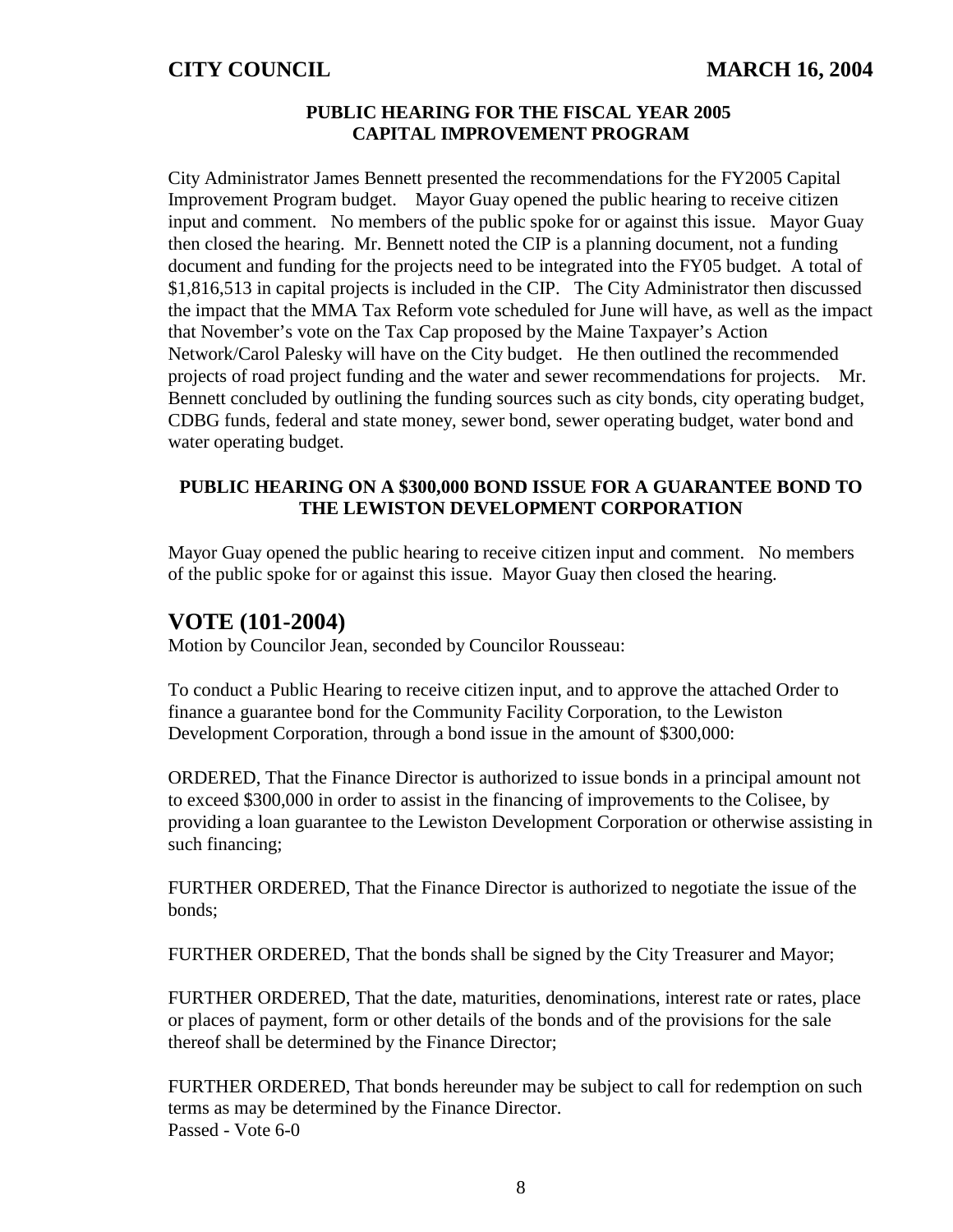## **PUBLIC HEARING ON A BOND ISSUE TO RETIRE EXISTING DEBT ASSUMED BY THE COMMUNITY FACILITY CORPORATION IN THE ACQUISITION OF THE COLISEE**

Mayor Guay opened the public hearing to receive citizen input and comment. No members of the public spoke for or against this issue. Mayor Guay then closed the hearing.

# **VOTE (102-2004)**

Motion by Councilor Jean, seconded by Councilor Rousseau:

To conduct a Public Hearing to receive citizen input, and to approve the attached Order to finance the retirement of existing debt assumed by the Community Facility Corporation in the acquisition of the Colisee, through a bond issue in the amount of \$3,040,000:

ORDERED, That the Finance Director is authorized to issue bonds in a principal amount not to exceed \$3,040,000 in order to retire existing debt assumed by the Community Facility Corporation in their acquisition of the Colisee from the Lewiston-Auburn Hockey Arena, Inc.;

FURTHER ORDERED, That the Finance Director is authorized to negotiate the issue of the bonds;

FURTHER ORDERED, That the bonds shall be signed by the City Treasurer and Mayor;

FURTHER ORDERED, That the date, maturities, denominations, interest rate or rates, place or places of payment, form or other details of the bonds and of the provisions for the sale thereof shall be determined by the Finance Director;

FURTHER ORDERED, That bonds hereunder may be subject to call for redemption on such terms as may be determined by the Finance Director.

Passed - Vote 6-0

## **PUBLIC HEARING ON A BOND ISSUE TO ISSUE REFUNDING BONDS FOR ALL OR PART OF THE CITY'S 1997 AND 2000 PUBLIC IMPROVEMENT BONDS**

Mayor Guay opened the public hearing to receive citizen input and comment. No members of the public spoke for or against this issue. Mayor Guay then closed the hearing.

# **VOTE (103-2004)**

Motion by Councilor Jean, seconded by Councilor Paradis:

To conduct a Public Hearing to receive citizen input, and to approve the attached Order to finance the refunding bonds for the City's 1997 and 2000 Public Improvement Bonds, through a bond issue in an amount not to exceed \$2,550,000: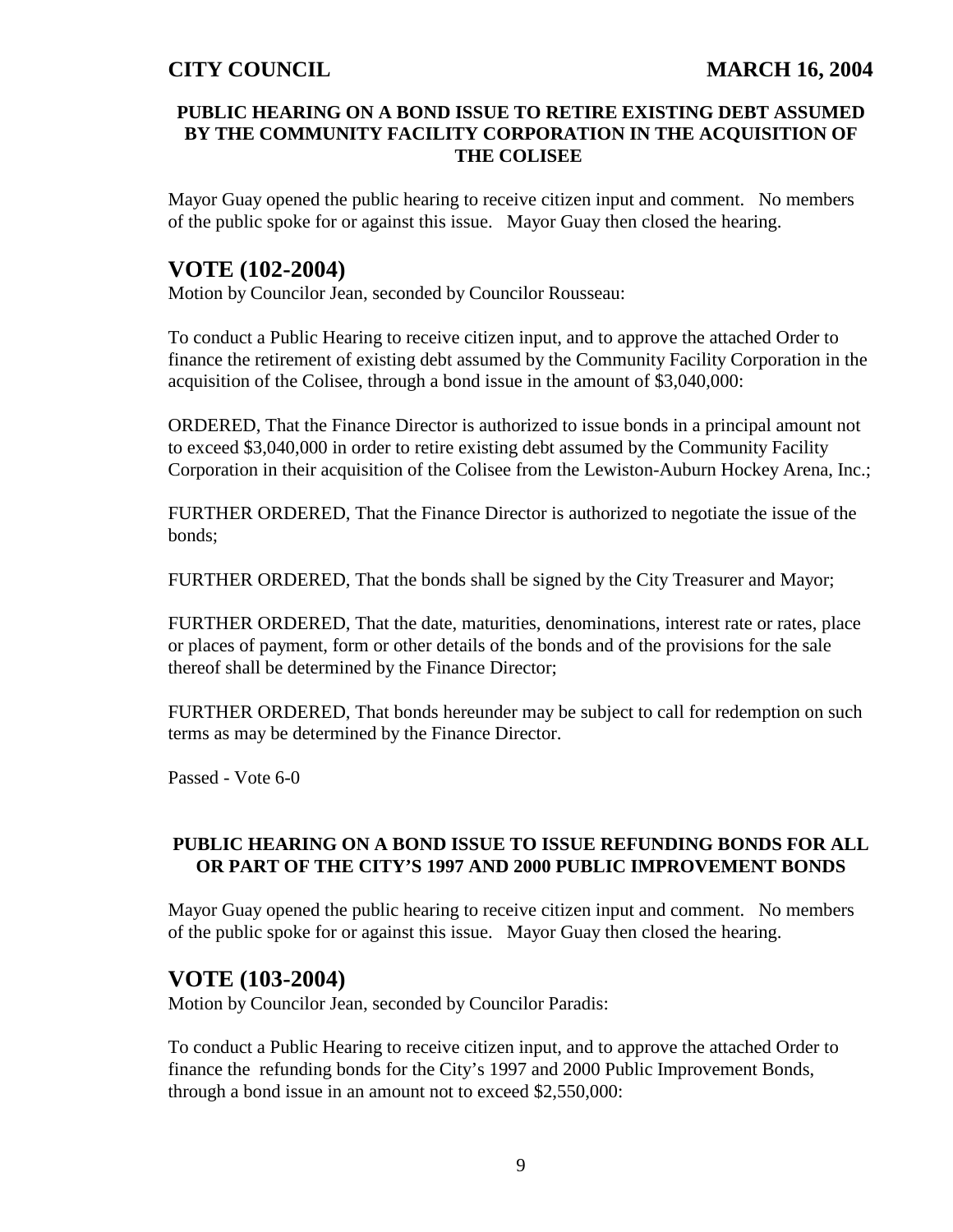ORDERED, That the Mayor and City Treasurer are authorized to issue refunding bonds in a principal amount not to exceed \$2,550,000 in order to refund all or part of the principal of and interest on the City's Public Improvement Bonds dated June 1, 1997 and Public Improvement Bonds dated March 1, 2000, and to pay any redemption premium thereon and costs of issuance;

FURTHER ORDERED, That the City Council instruct the Finance Director to advertise for bids for the Bonds or negotiate the sale of the Bonds with any qualified purchaser; to award the loan; and to employ Palmer & Dodge LLP to furnish the legal opinion for the same;

FURTHER ORDERED, That the bonds shall be signed by the City Treasurer and Mayor;

FURTHER ORDERED, That the date, maturities, denominations, interest rate or rates, place or places of payment, form or other details of the bonds and of the provisions for the sale thereof shall be determined by the Finance Director;

FURTHER ORDERED, That bonds hereunder may be subject to call for redemption on such terms as may be determined by the Finance Director.

Passed - Vote 6-0

## **STREET ACCEPTANCE FOR A PORTION OF ALFRED A. PLOURDE PARKWAY**

# **VOTE (104-2004)**

Motion by Councilor O'Brien, seconded by Councilor Jean:

ORDERED, That a portion of Alfred A. Plourde Parkway, with the boundaries and measurements of the same, as laid out and reported by the legal description, be hereby accepted, allowed and established as a public street or public way for the use of the City of Lewiston. Passed - Vote 6-0

### **CONDITIONAL DISCONTINUANCE OF A PORTION OF FOSS ROAD**

# **VOTE (105-2004)**

Motion by Councilor Connors, seconded by Councilor Paradis:

That the Conditional Order vacating and discontinuing a portion of Foss Road be adopted. Passed - Vote 6-0

### **OTHER BUSINESS**

Councilor Mendros reminded Council that he serves on the MMA LPC and he is committed to working with this group and the Council regarding the passage of Question 1 on the June ballot. He also stated that at a future meeting when it is not so late he will present a report to